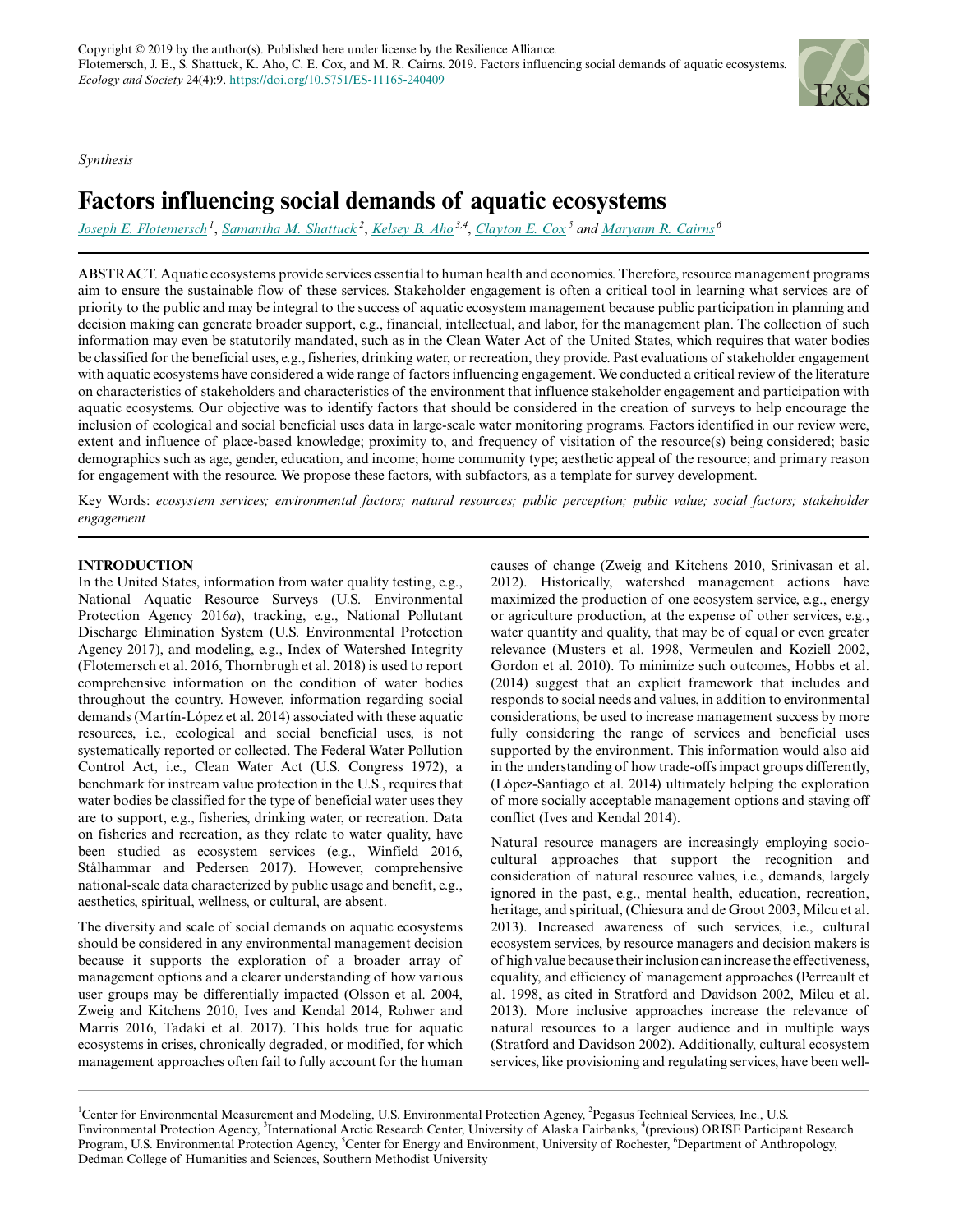documented as contributing to, if not essential for, human wellbeing (Chiesura and de Groot 2003, Summers et al. 2012, Milcu et al. 2013, Plieninger et al. 2013, 2015).

Laws that address specific cultural services exist, e.g., Public Law No: 114-249 - Outdoor Recreation Jobs and Economic Impact Act of 2016, but laws that adequately consider other important cultural services, e.g., cultural heritage, local sense of place, or local ecological knowledge, have yet to be crafted. As a surrogate, policy has utilized geospatial features, such as population density and land use (Srinivasan et al. 2012) to represent the public's social values regarding aquatic ecosystems. However, to truly uphold the Clean Water Act, decision makers should consider the social, cultural, and economic characteristics of individual stakeholders and stakeholder groups within a jurisdiction (here, specific to the boundaries of the water bodies; Swainson and de Loe 2011). Yet again, although integral to the understanding and protection of our water resources, national-scale data are not collected systematically to represent social demands as related to ecosystem services of surface waters.

We posit that the collection of social demands data can and should be incorporated into national data collection efforts, as well as testing and modeling approaches, and used in tandem with data on physical water quality in support of the sustainable management of surface waters. Once collected, we propound that social demands data can be incorporated into policy in much the same way that other data, e.g., biological data, are incorporated (e.g., U.S. Environmental Protection Agency 2016*b*). At the most basic level, the opportunity for citizens to provide input can empower stakeholders and communities to partake in activities that better preserve and protect natural resources and the ecosystem services upon which society depends (Millennium Ecosystem Assessment 2005, NACEPT 2016). At higher levels, citizens exercise their right to participate in a decision-making process by informing decision and policy makers on what they consider desirable or undesirable (Irvin and Stansbury 2004). Milligan et al. (2009) and Berenguer et al. (2005) both identified the need for such data if we are to sustainably manage, or more astutely comanage, public surface waters as social-ecological systems (Walker and Salt 2012, Parsons et al. 2016). However, as Parrott and Burningham (2008) state, to achieve such things, more research is needed to understand factors influencing social demands.

The main objective of this research effort was to identify environmental and social factors that have been shown to influence social demands of aquatic resources. This information is highly relevant to efforts that seek to collect social demands of aquatic ecosystems data as it identifies ancillary information that should be collected as part of these efforts given its potential to identify drivers of response data variability, e.g., age, education, income, juxtaposition to resource.

#### **METHODS**

The authorship team represents an interdisciplinary group that has expertise in anthropology, environmental justice, fluvial ecology, geography, and microbiology. We worked collectively to identify the most significant items in these fields as related to the research objective of this paper. This technique is referred to as a "critical review," which aims to research the literature extensively, evaluate that literature's quality, synthesize those sources, and produce a product that offers a hypothesis/model for best ways forward for the theoretical/research innovation at hand (cf. Grant and Booth 2009). This technique does not aim for a formal quality assessment of the literature represented, but rather focuses on providing a conceptual contribution from a critical analysis of existing literature. In this case, this work provides a contribution in the form of encouraging attention to and theory on how to best include the public in the assessment of social demands related to water resources in the United States. Through completing this review, we aimed to harness the interdisciplinary expertise of the team and synthesize information from a variety of sources. As such, the product that we provide here represents a purposive approach to connecting significant scholarship from several fields that focus on social values, social-ecological knowledge, watershed assessments, and/or water bodies, and providing information on how these spheres can inform practice in this area. This work provides a jumping-off point for future evaluation and innovation in the realm of encouraging a nationalscale project on broader social considerations related to watershed management and the development of a national-scale survey.

In our review, we only considered articles in the English language, including articles from countries outside the United States, and did not use a time frame. Information was categorized into selfemergent categories relevant to our objective. Under each theme, we present the results focused on aquatic ecosystems. Results are then discussed in relation to the findings of other studies having an environmental focus, but one that is not necessarily aquatic. Agency review, and reviews conducted by the journal suggested the inclusion of additional literature; especially with regard to ecosystem services.

# **RESULTS AND DISCUSSION**

We defined six main categories of factors that influence social demands of aquatic ecosystems: extent and influence of placebased knowledge; proximity to, and frequency of visitation of the resource(s) being considered; basic demographics such as age, gender, education, income; home community type; aesthetic appeal of the resource; and primary reason for engagement with the resource (Table 1). Obviously, there is overlap among these categories, but these groupings effectively organized our results relevant to our objective of identifying ancillary factors to explain variability in social demands data of aquatic ecosystems.

#### **Place-based knowledge**

Place-based knowledge about a resource influences present-day social demands of aquatic ecosystems. This knowledge can take the form of experiences accrued throughout one's life, or be multigenerational in nature, such as in the case of traditional ecological knowledge (TEK; Berkes et al. 2000, Larson 2012). Regardless of the origin of place-based knowledge, critical environmental experiences can rapidly reshape social demands of ecosystem services in response to changes in the resource and immediate needs. Knowledge spanning longer time frames, such as TEK, provide an increased understanding and appreciation for those services provided by the resource over time, e.g., generations, and those services that the resource could provide into the future if managed accordingly.

Place-based knowledge accrued within a single lifetime contributes to shaping social demands of aquatic ecosystems.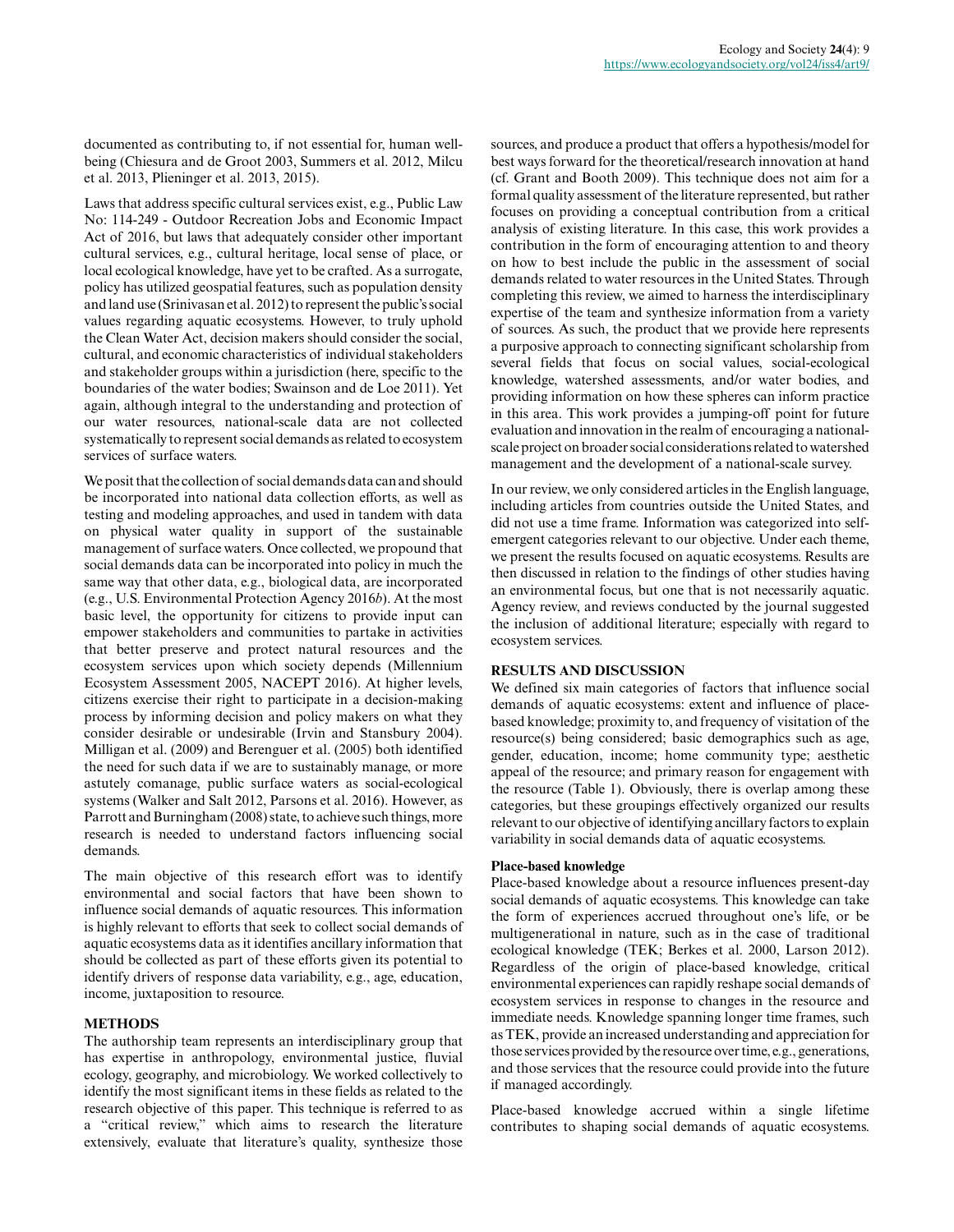| Categories                                                                                                                      | Examples <sup>T</sup>                                                                                                      |
|---------------------------------------------------------------------------------------------------------------------------------|----------------------------------------------------------------------------------------------------------------------------|
| Place-based knowledge <sup>3</sup>                                                                                              | Cultural relevance                                                                                                         |
|                                                                                                                                 | Dependence                                                                                                                 |
|                                                                                                                                 | Longevity of values (e.g., recent, lifetime, traditional ecological knowledge)                                             |
| Proximity to, and frequency of<br>visitation                                                                                    | Proximity of resource in question to primary residence <sup>§</sup>                                                        |
|                                                                                                                                 | Resident or visitor <sup>†</sup>                                                                                           |
|                                                                                                                                 | Frequency of visit (e.g., daily, weekly, yearly, episodic) <sup><math>\bar{ }</math></sup>                                 |
| Demographic                                                                                                                     | Age <sup>§</sup>                                                                                                           |
|                                                                                                                                 | $Gender^*$                                                                                                                 |
|                                                                                                                                 | Education <sup>§</sup>                                                                                                     |
|                                                                                                                                 | Income $\delta$                                                                                                            |
| Residence community type <sup><math>\uparrow\uparrow</math></sup>                                                               | Rural                                                                                                                      |
|                                                                                                                                 | Urban                                                                                                                      |
| Aesthetic appeal of resource <sup><math>\ddagger</math></sup>                                                                   | Perceived condition                                                                                                        |
|                                                                                                                                 | <b>Naturalness</b>                                                                                                         |
|                                                                                                                                 | Familiarity (generic sense of place)                                                                                       |
| Reason for engagement <sup><math>\ddagger</math></sup>                                                                          | Recreation (e.g., fishing, swimming)                                                                                       |
|                                                                                                                                 | Provisioning (e.g., fishing)                                                                                               |
|                                                                                                                                 | Cultural                                                                                                                   |
| wetland for proximity to resource; and for residence type.<br><sup>‡</sup> Data likely categorical (e.g., gender, rural, urban) | Specific variables included will be study dependent. For example, a city park would have different variables than a remote |

**Table 1**. Factor categories influencing social demands of aquatic ecosystems, with examples of potential first and second level subcategories.

 $\delta$ Data likely numeric groups/classes (e.g., < 10km, 10–50km, 50–100km)

This knowledge may be for a very specific location near one's home, or for a specific type of location that may exist anywhere. The former is easily comprehended: the place-based knowledge stemming from experiences accrued because of place attachment, place meaning (Kudryavtsev et al. 2012), or place dependence (White et al. 2008). The latter is a bit more elusive, especially with regard to management implications. As an example, studying the use of the San Marcos River by students of Texas State University, Julian et al. (2018) found that students who regularly spent time enjoying outdoor activities during childhood and adolescence visited the San Marcos River more than other students, and were actually dependent on this blue space for their well-being. Interestingly, the blue space was valued based on place-based knowledge acquired during childhood and at a different location. Hay (1998) summarized thinking on this topic when discussing the works of Feldman (1990) who described this phenomenon as an affinity for generic types of settlement. Stokols and Shumaker (1981) described it as generic place dependence. Twigger-Ross and Uzzell (1996) termed it place-congruent continuity. These concepts generally refer to a valuing of places with characteristics that provide a sense of place to an individual. This has been considered a survival response to a lifestyle where people do not live in one place for a lifetime (Tuan 1980). In essence, people value a given location type that provides a sense of place, a value more traditionally aligned with feelings for a place among individuals having lived a lifetime in a single location and possessing place-based knowledge of that location.

Knowledge spanning longer time frames, e.g., TEK, which generally spans centuries to millennia, is a unique category of knowledge because it generally combines multiple aspects of sense of place, including cultural and spiritual attachment, ecological stewardship, and the knowledge of the provision of medicinal and way of life services from the ecosystem (Larson 2012). This long-term perspective contributes to an enhanced understanding of inherent values attributed to a given system, e.g., economics, linguistics, and subsistence (Inuit Circumpolar Council 2015). TEK has also been shown to influence spiritual and sensible practices, as well as legal and social understandings of water rights and protections (Larson 2012). The long-term nature of TEK, and the sense of belonging it instills in communities, contributes to an enhanced sense of place, and consequently, long- and strongly held values and knowledge about environmental resources.

In recent years, there has been a notable increase in efforts to collaborate with communities possessing TEK to the mutual benefit of all involved (e.g., Harmsworth et al. 2016). As an example, Harmsworth et al. (2014, 2016) describes how the New Zealand Government has included indigenous Māori values and perspectives associated with aquatic ecosystems in management plans. These include values expressed in the physical environment in tangible geographic locations and in flora, fauna, and associated habitats such as Taonga, which can be whole systems such as groundwater and rivers, or culturally significant species such as fish, animals, birds, plants, etc.

Social demands founded on all forms of place-based knowledge of aquatic ecosystems can quickly change in response to critical environmental experiences. Using surveys conducted before and after a drought, Arcury and Christianson (1990) showed a shift in values toward more environmental perspectives, with major shifts observed among those experiencing imposed water restrictions. The impact of drought on social demands have been documented by others as well. Castro et al. (2016) saw an increase in the demands placed on cultural services and attributed it to how critical environmental experiences like severe drought and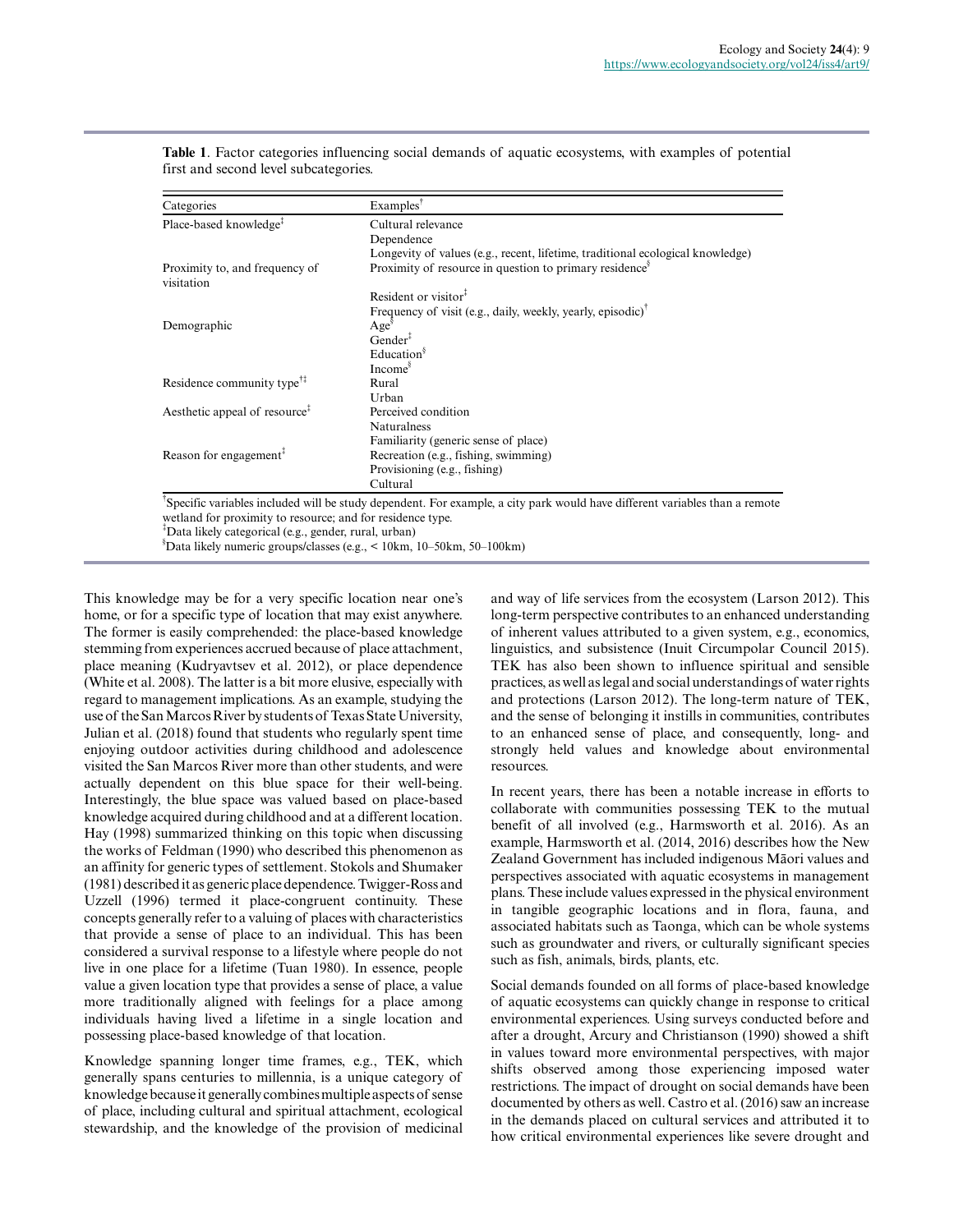flooding can alter perspectives. A similar shift in perspective was observed by Egan (2006) in response to severe drought during the dust bowl of the 1930s. Both studies attributed the shift in perspectives to how adversity can function to increase a sense of place and belonging in a community.

It is important to note that shifts in demands in response to critical environmental experiences may not always be consistent among different demographic groups. After an earthquake disrupted coastal wetlands in southcentral Chile, Rojas et al. (2017) found that perceptions of ecosystem services differed by gender, age, and ethnicity. For example, women placed a higher value on hazard regulation postdisaster; this possibly related to the disproportionate "impact of the disaster on their labor activities, family income and unemployment rate" (Rojas et al. 2017:13). This finding highlights the value of collecting demographic data found to influence social demands placed on aquatic ecosystems.

# **Proximity to, and frequency of visitation**

The proximity of a stakeholder to a given aquatic ecosystem has also been demonstrated to influence how the stakeholder engages with and what demands are placed on resources. In general, as distance to a resource increases, familiarity with the resource decreases (Castro et al. 2016). This is partially a function of increasing distance reducing frequency of visitation (Julian et al. 2018). Visitation rates and the subsequent knowledge about a resource has been shown to influence public values ascribed to, perceptions of, and engagement with aquatic resources (Hein et al. 2006, García-Llorente et al. 2011, Julian et al. 2018).

In much of the examined literature, the proximity of a stakeholder to the resource is characterized using the terms resident and visitor (Nassauer 2004, Castro et al. 2016, Quintas-Soriano et al. 2018). We consider a resident as a stakeholder that resides in the immediate area of the resource being discussed, and a visitor as someone that does not reside in the immediate area of the resource. Again, we are not concerned with the preferences themselves, but rather the factors that influence social demands or preferences in the case of ecosystem services.

Nassauer (2004) found that residents living near an urban wetland valued it differently than those visiting the resource. Likewise, Castro et al. (2016) reported differences as a function of proximity. They found that residents, business visitors, and tourists placed a higher importance on regulating ecosystem services, whereas stakeholders living three to four hours away considered provisioning ecosystem services of higher importance. A similar finding regarding services was presented by Martín-López et al. (2012) who showed that regular protected area visitors had a greater familiarity with that area and a higher perception of the regulatory ecosystem services. Those less familiar with the area, i.e., members of environmental or social organizations, perceived provisioning services as more important. An interesting observation in both the Castro et al. (2016) and the Martín-López et al. (2012) studies, is that those with greater familiarity of an area, albeit resident or regular visitor, had a greater appreciation for what the location provided over time, i.e., regulating services, rather than what it provided in the moment, i.e., provisioning services.

For visitors, the frequency of visits to an aquatic resource has been shown to influence values. Scholte et al. (2016), studying values associated with a wetland in Bulgaria, reported visit frequency as a good predictor of values. Respondents who visited the wetland frequently recognized water quality, a regulating service, more often than those that visited the resource less often. This finding concurs with those of Castro et al. (2016) and Martín-López et al. (2012), who noted a correlation between increased familiarity and increased awareness and value of regulating services. The effect of visit frequency on values was also noted by Julian et al. (2018) who found that those who regularly visited the river being studied, or its adjacent park, expressed an increased value for recreational services, e.g., fishing or swimming, than nonvisitors who generally ranked aesthetic quality as the most important service.

These studies collectively demonstrate that stakeholder proximity to an aquatic ecosystem, as well as the frequency of visit(s), influences values placed on that resource. Another way of stating this result is that the extent of stakeholder familiarity with the resource influences the demands placed on that resource.

# **Basic demographics**

Demographics are characteristics of a population that describe its structure. The importance of collecting such information is highlighted in the findings of Arcury and Christianson (1993) who stated that sociodemographic factors heavily influenced environmental attitudes and knowledge about the river basin in their study. In our review, traditional demographic factors helped explain and characterize varied social demands placed on aquatic ecosystems including age, gender, education level, and income.

#### *Age*

Age has been shown as a factor influencing social demands placed on ecosystems. For example, Yamashita (2002) found children preferred a scene dominated by water, while adults preferred a more balanced landscape. Arcury and Christianson (1993) found that younger individuals are more concerned about the environment and have more positive attitudes toward the environmental movement. Maestre-Andrés et al. (2016) found age as one of the main characteristics influencing sociocultural valuation of a nature park. Differences have even been detected in relatively small age ranges. Julian et al. (2018), studying use of a river ecosystem by college students, found that younger students visited the river much more often than older students, and as age increased, preference to visit the river alone or with one other person increased. Last, studying perceptions of ecosystem services in a Chilean coastal wetland, Rojas et al. (2017) found that young people had a greater perception of services and benefits. Younger and older people also differed regarding what services they valued the most.

Although not specific to aquatic ecosystems, other studies have reported how ecosystem service valuation can differ across age groups. Oteros-Rozas et al. (2014) found that, across an age gradient, younger people had the highest perception of foodrelated services and older people had the highest perception of the regulating service, habitat for species. Quintas-Soriano et al. (2018) found a similar dichotomy with younger respondents (defined as < 30 yr old) having greater perception of cultural services, then older respondents (defined as > 30 yr old). Martín-López et al. (2012) reported younger people had greater perception of environmental education as an important ecosystem service. Martín-López et al. (2012) also reported that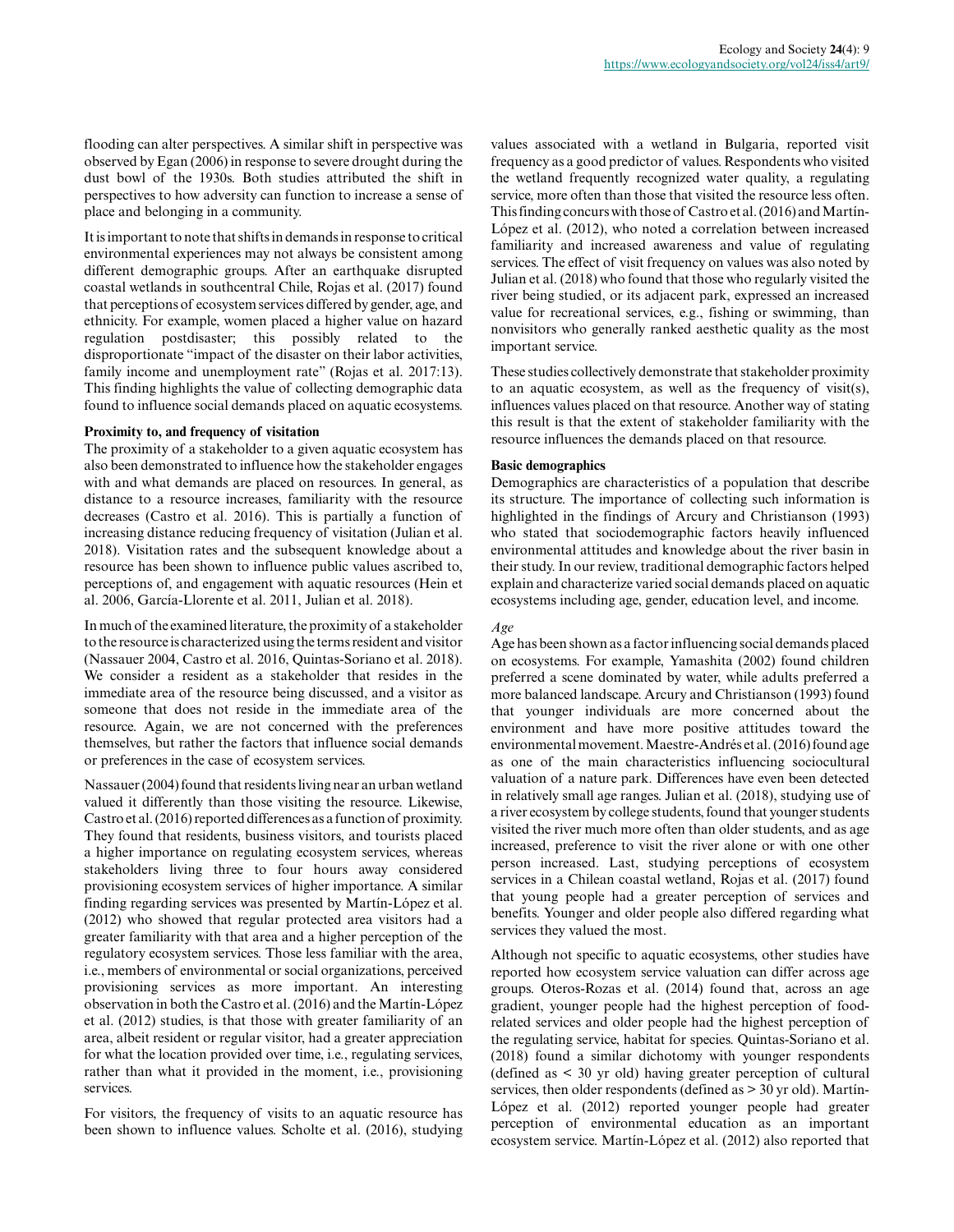elderly people from rural areas were more aware of provisioning services and recreational hunting; this is likely because of a lifestyle that depended on the part of the economy that extracted and harvested products from the earth. Finally, García-Llorente et al. (2012) found that younger participants were more willing to participate in their study of landscape preferences. Although modern study designs can account for such biases, the finding underscores the importance of age as a factor influencing social demands, or more astutely, reported social demands, of aquatic ecosystems, as well as an appreciation of how these demands may change as community age structure changes over time.

#### *Gender*

Numerous studies have reported gender as a factor influencing social demands of ecosystems and the services provided therein (e.g., Arcury and Christianson 1993, Martín-López et al. 2012, López-Santiago et al. 2014). Specific to aquatic ecosystems, Rojas et al. (2017) found that women in a postdisaster setting placed a higher value on hazard regulation services, water and fuelwood, water and air purification, and groundwater recharge services. These observed differences were at least in part attributed to female gendered persons having experienced substantial impacts to their labor activities, family incomes, and unemployment rates postdisaster. Arcury and Christianson (1993) found that males in their study had a greater global environmental knowledge, a finding somewhat echoed by Quintas-Soriano et al. (2018) who reported males as having a greater global sense of place. Collectively taken, these studies affirm that social demands of aquatic ecosystems can and do differ by gender.

#### *Education*

Level of education has been shown to influence social demands of aquatic systems. In a study investigating environmental attitudes and knowledge of respondents in a river basin, Arcury and Christianson (1993) found that more educated respondents had higher scores on measures of environmental world view and had significantly greater global environmental knowledge. The more educated respondents also expressed more concern about the environment and had more positive attitudes toward the environmental movement. In another study, the influence of educational level of parents (or other guardians) in the household was shown to influence university students' uses and perceptions of a nearby aquatic ecosystem (Julian et al. 2018). In brief, students from households with higher educational attainment visited nearby ecosystems more frequently. Household education attainment level also influenced student valuation of ecosystem services provided by that ecosystem, and the perceived sensitivity of the system to rapid urban growth.

Other studies looking at social demands of environmental resources (not specific to aquatic ecosystems) have also documented education level as influencing results. López-Santiago et al. (2014), for example, showed that people with higher levels of education had a stronger appreciation of aesthetic value, tourism, tranquility/relaxation, air purification, plant regeneration, and habitat for species, as well as wood and timber when compared to those with lower levels of education. Looking more specifically at ecosystem services, Martín-López et al. (2012) showed a positive relationship between education level and appreciation for environmental education as an important ecosystem service. Quintas-Soriano et al. (2018) also demonstrated the influence of education on perceptions of ecosystem services, but additionally demonstrated the influence of social-environmental context on findings. Their study examined perceptions of ecosystem services across four place-based research sites. Education-related differences were reported from three of the four; and among the three, results differed. These findings emphasize the influence of sociodemographic factors on social demands and warn against the assumption that factors influencing social demands in one location will apply to others.

#### *Income*

A stakeholder's income is another factor that influences social demands of aquatic ecosystems. For example, adequate income affects one's ability to travel to visit a resource, one's ability to purchase or rent equipment necessary to engage in recreational activities, one's ability to live and be a resident near a given resource, and even one's reason to engage with the resource, e.g., for provisioning services vs. recreational services. A few of the papers we reviewed discussed income as a factor influencing environmental knowledge (e.g., Arcury and Christianson 1993 and cited references) and perceptions (Rojas et al. 2017, Quintas-Soriano et al. 2018) of ecosystem services. Arcury and Christianson (1993) found that higher income was positively correlated with a "pro-ecological" world view (as measured by the New Ecological Paradigm Scale; Van Liere and Dunlap 1980). Income-based differences were also reported by Quintas-Soriano et al. (2018). However, like their findings for education, differences detected among income groups varied across the four place-based research sites considered in their study. These results again highlight how sociodemographic factors associated with a given subpopulation can influence social demands.

# **Community type**

Numerous studies have shown that the degree of development extant in the community that a person is from can influence how they think and feel about the natural environment (Berenguer et al. 2005 and cited references). We discuss these differences under the heading of community type (Palmer et al. 2006, Perrin 2015). One commonly used scheme for partitioning community type is the extent of urbanization and industrialization of an area (Teddlie and Yu 2007). Generally speaking, the term urban describes areas where urbanization and industrialization are high, and rural where they are low. Additional terms exist that further subdivide these extremes, e.g., urban-metro, suburban, periurban. Our critical review of the literature revealed that community type, and even cultures within a community type, can strongly influence social demands of aquatic ecosystems.

Specific to aquatic ecosystems, two papers provide insight on the impact of community type. Studying the differences in environmental knowledge and action of residents living within the same river basin, Arcury and Christianson (1993) found that urban residents were more concerned about the environment, and unsurprisingly more positive about environmental activities. An additional interesting finding by Arcury and Christianson (1993) was that urban-metro respondents (those at the core of the urban areas) were more knowledgeable about global environmental issues than others in their study. From an ecosystem services angle, Julian et al. (2018) studied use of blue space by students and likewise reported differences attributed to community type. Julian et al. (2018) found that students from urban environments used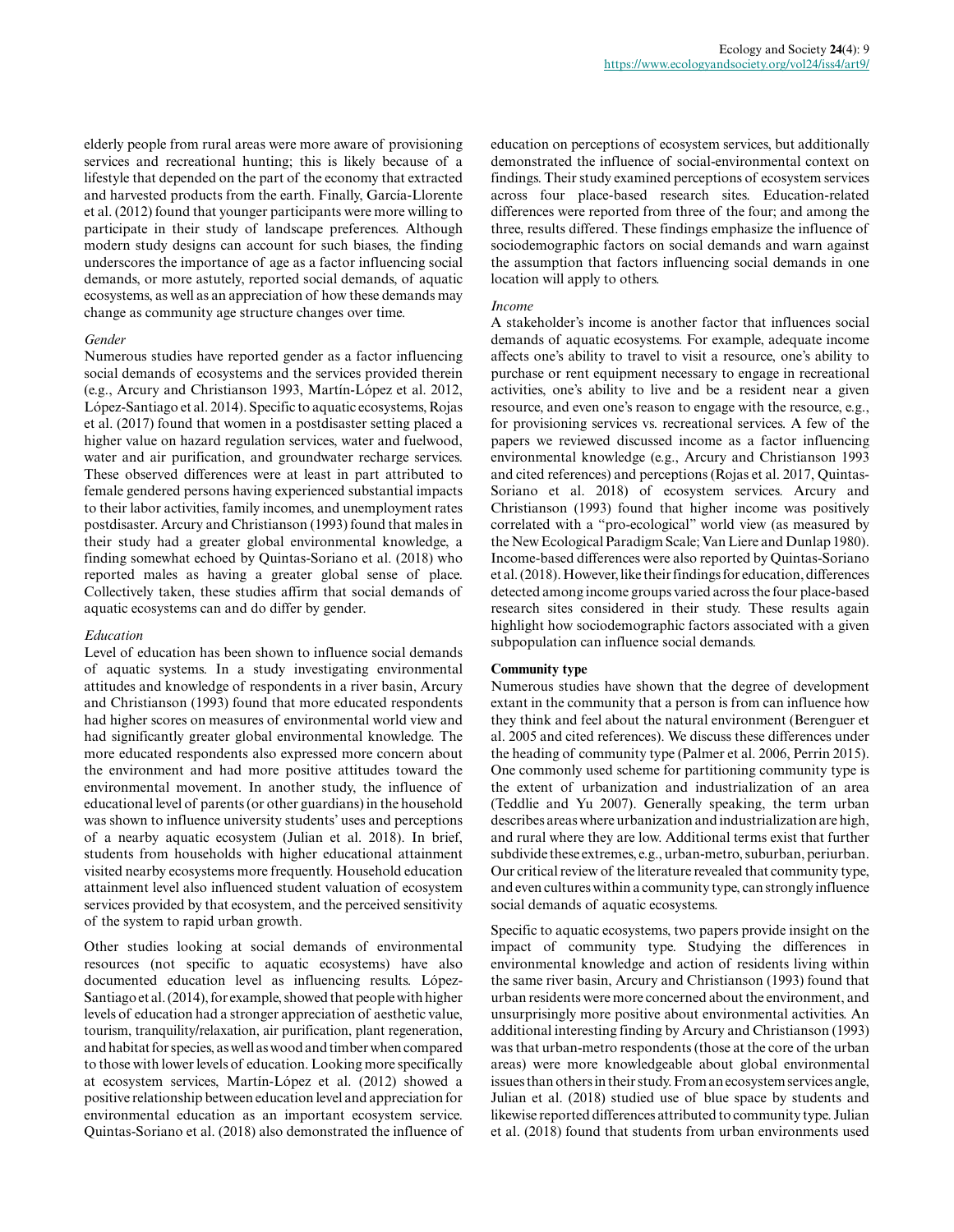the blue space less than those coming from suburban or rural environments. Students from urban environments also ranked cultural benefits of aesthetics higher than their suburban counterparts. The take-home point from these two studies is that community type has been shown to be a factor influencing social demands of aquatic ecosystems.

Similar findings have been reported by numerous other environmental studies albeit not specifically focused on aquatic ecosystems. For example, López-Santiago et al. (2014) and Maestre-Andrés et al. (2016) both reported community type as having an influence on perceptions and values placed on ecosystem services. Martín-López et al. (2012) and Berenguer et al. (2005) also reported strong gradients in social perception and valuation of ecosystem services across community type. Martín-López et al. (2012) attributed the strong gradient to differences in lifestyles and socioeconomic characteristics across the community types. Berenguer et al. (2005) suggested something very similar, stating that the way a given community type, i.e., rural vs. urban, experiences nature shapes their perspective about the environment.

Of relevance to this discussion is research by Atwell et al. (2009) that discusses perceptions and values as they relate to a given lifestyle. Atwell et al. (2009) found that the perceptions and values of residents in an Iowan watershed regarding sustainable farming practices were strongly tied to rural livelihoods, and the most consistently expressed value was the "rural aesthetic" of living in the countryside. What makes this study relevant to the current study objective is that Atwell et al. (2009) also demonstrated that residents conceived of their surrounding landscape in terms of a "peopleshed." The peopleshed was defined by important aspects of the community, such as family members, that did not align with municipal boundaries or the ecological boundaries of the watershed. The peopleshed concept is similar to that of "microcultures" (Ballantine et al. 2018), both of which represent a small culture unit within a larger main culture. However, landscape characteristics are also critical to the composition of a peopleshed. Although this particular way of viewing a community type is much less explored compared with the urbanrural gradient, it is definitely worth exploring as an explanatory variable influencing social demands of aquatic ecosystems.

Social demands can also vary among cultures within the same community, i.e., geographic space. Sagie et al. (2013) found that the resources valued by Israeli and Jordanian residents of the southern Arava Valley Desert corresponded directly with their culturally based economic identities, e.g., Israelis with a cash economy and Jordanians with subsistence resources. Both cultures valued water as a provisioning service but for different reasons. Israeli values linked with water from local aquifers was associated with commercial uses such as agriculture, renewable energy, and algae-farms. Jordanian values were more aligned with water for livestock and local wild animals; especially those commonly hunted.

#### **Aesthetic appeal of the resource**

The aesthetic appeal of an ecosystem has been shown to influence the social demands of that system (e.g., Martín-López et al. 2012, López-Santiago et al. 2014, Julian et al. 2018). Essentially, people want to go to places they like. Several studies have shown that this appeal is linked to the perceived condition, or "naturalness," of the location (Nassauer et al. 2001, Le Lay et al. 2013).

Attributes specifically mentioned in the literature as being aesthetically pleasing include residential lawns (Larson et al. 2016), perennial farm practices in rural settings (Atwell et al. 2009), and protected areas like national parks (Martín-López et al. 2012). Although acknowledging that such attributes can and do serve as cultural cues of an environment that is being cared for (Nassauer 2004), the attributes (that the public finds pleasing) can be misconstrued as representing natural conditions (Cronon 1996). For example, several studies have reported that the public preferred wetlands with a tidy, well-managed appearance (Nassauer 2004, Rooney et al. 2015, Scholte et al. 2016 and references therein) even though this state might not represent "naturalness" or scientifically assessed good condition.

Specific to riverine settings, House and Sangster (1991:312) found that the public had an "overwhelming desire for trees and a strong preference for vegetational diversity," and that there was "an equally strong preference for mature, sinuous rivers with natural channels and banks." Although this might be the natural state for some systems, it is obviously not the case for all rivers. These findings concur with those of Le Lay et al. (2013), who found that some members of the public viewed a landscape as aesthetically pleasing when it was not healthy, supporting the argument that aesthetic appeal, often influenced by perceived condition, is a factor influencing social demands of public value placed on ecosystems.

#### **Primary reason for engagement with a resource**

Stakeholders engage with ecosystems for a broad array of services. It could be purely to engage in recreational services provided by the area, or at the other extreme, out of dependence on that resource for provisioning-oriented services such as growing crops or gathering food. We found several examples in the literature where reason for engagement served as a factor influencing social demands of ecosystems. We also found this factor to be one of the more difficult ones to interpret given its lack of independence from other potential influential factors discussed herein. For example, a fisherman may be fishing for recreational, cultural, subsistence, or commercial purposes, and could also be a resident or visitor (Marttila et al. 2016, Scholte et al. 2016). Regardless, we present findings that clearly identify this factor as an area influencing social demands.

Reporting on the opinions of two stakeholder groups regarding recent restoration projects on three rivers, Marttila et al. (2016) found that both fisherman and resident stakeholder groups generally supported restoration efforts but did not always express the same level of satisfaction with restoration outcomes. Differences in satisfaction generally related to how restoration outcomes impacted what stakeholders valued about the resource. For example, residents who valued the rivers' aesthetics, criticized the unnatural appearance of some changes. Those who valued the rivers for fishing were much more focused on how changes impacted the fishing experience. In both cases, satisfaction linked back to the stakeholders' principal reason for engagement with the ecosystems. Differences in what stakeholder groups valued were also reported by Scholte et al. (2016) in a study of ecological services provided by a wetland along the lower Danube River. Valued services differed among fisherman, farmers, and residents. For example, residents living along the Danube highly valued landscape aesthetics, whereas fishermen recognized food as an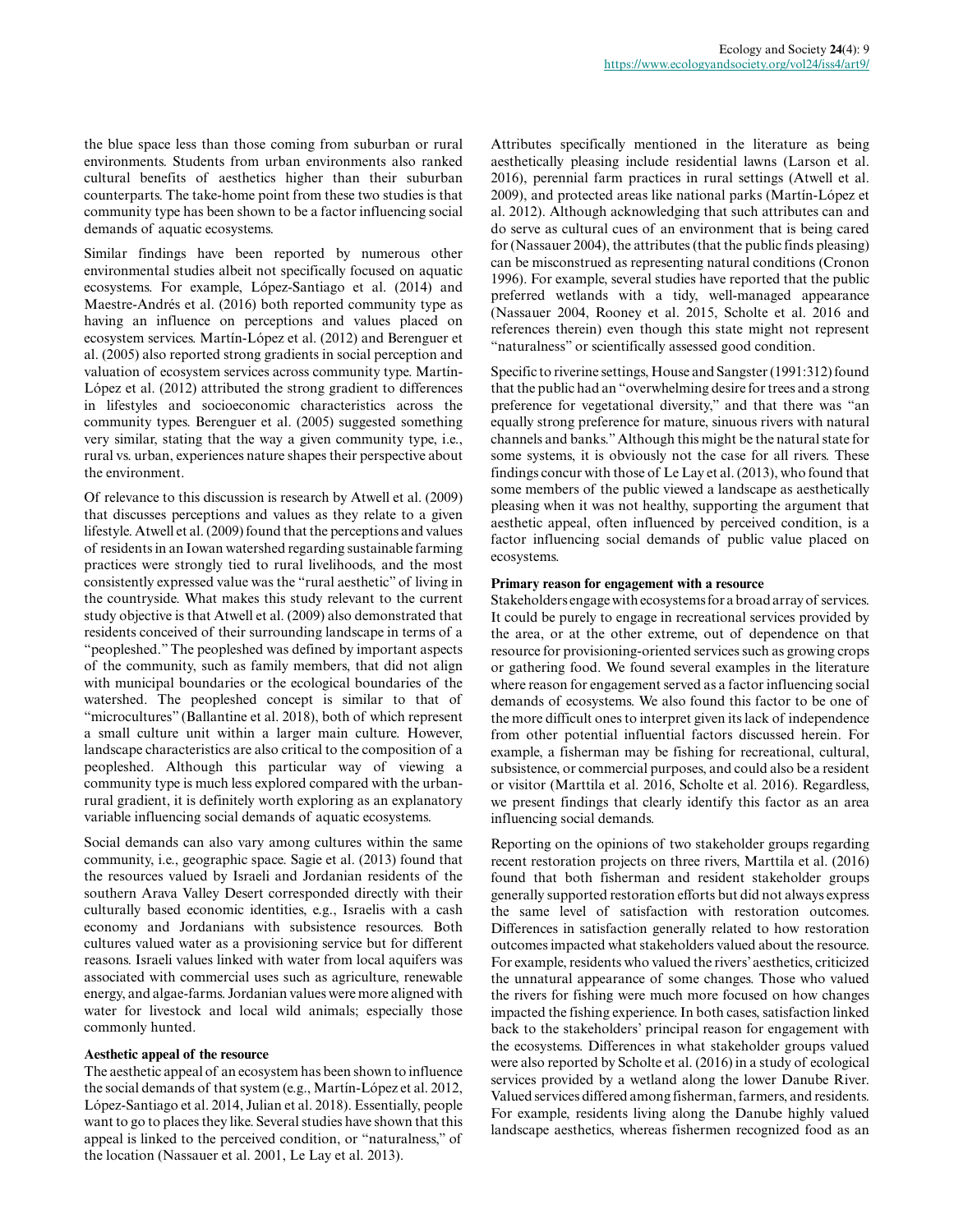ecosystem service significantly more often than did farmers or residents.

Studies conducted in other ecosystem types report similar findings. López-Santiago et al. (2014) reported differences in how landscapes were valued by those engaged with recreational services versus those engaged with provisional ecosystem services such as food from agriculture. Rojas et al. (2017) and Bouahim et al. (2015) found a similar alignment: an increased perception of provisioning services among those dependent on those services.

As an interesting aside, environmental experts visiting a resource have also been shown to have a distinct perspective when compared to other groups. Quintas-Soriano et al. (2018) reported that environmental experts tended to perceive cultural services as most important, whereas residents of the study area viewed provisioning ecosystem services as most important. Scott (2002) attributed such differences to the expert's focus on specific aspects of a resource whereas residents generally viewed the landscape more holistically.

# **CONCLUSION**

The Federal Water Pollution Control Act (i.e., Clean Water Act, 33 U.S.C. §§1251-1387) requires that water bodies be classified for the type of beneficial water uses they are to support, e.g., fisheries, drinking water, recreation. Some beneficial uses have been studied using the framework of ecosystem services, e.g., fisheries and recreational uses (Winfield 2016, Stålhammar and Pedersen 2017) while other uses remain less explored, e.g., aesthetics, spiritual, wellness, cultural. Beyond better meeting the requirements of the Clean Water Act, a more complete understanding of the diversity of social demands of aquatic ecosystems could better inform resource managers on the diversity and scale of social demands provided by aquatic ecosystems. This information, in turn, supports the exploration of a broader array of management options and a better understanding of how various user groups may be differentially impacted (López-Santiago et al. 2014). Ideally, this process should result in the discovery of more socially acceptable management options (Ives and Kendal 2014) that reduce conflict, increase public support for management decisions, and ultimately, increase protection of aquatic ecosystems.

To support the collection of social demands data, we conducted a critical review of the literature to discover social and environmental factors that have been shown to influence social demands of aquatic resources. We identified six main categories of factors: extent and influence of place-based knowledge; proximity to, and frequency of visitation of the resource(s) being considered; basic demographics such as age, gender, education, income; home community type; aesthetic appeal of the resource; and primary reason for engagement with the resource (Table 1).

With regard to survey development efforts that seek to collect data on these factors, we have the following recommendations. For place-based knowledge, we recommend the inclusion of variables that inform wider understandings of cultural relevance and dependence on a resource, as well as variables that inform the longevity of these social demands, e.g., Are the demands situational? How might demands change? For proximity to, and frequency of visitation, we recommend the collection of data that measures the proximity of a stakeholder's primary place of residence to the resource, or resources, being studied, e.g., resident or visitor, and the frequency of their visits, e.g., daily, weekly, monthly, yearly, episodic. For demographics, the variables identified as important to consider include many well-established variables, i.e., age, gender, education, income, that are regularly included in surveys writ broadly, but their particular relationship to social demands of aquatic resources is particularly informative.

The community type a stakeholder was raised in, as well as where they currently live was shown to influence social demands. Therefore, we advocate for the collection of home community type in surveys. This would include traditionally used community types, e.g., urban, suburban, rural, as well as nontraditional community types, e.g., peoplesheds and microcultures (Atwell et al. 2009, Ballantine et al. 2018) that may help identify a sociocultural grouping that might otherwise go unrecognized.

We also explored how the aesthetic appeal of an ecosystem can influence social demands of that resource. In short, people want to go places they find aesthetically pleasing. This appeal is often tied to the perceived condition, or perceived naturalness, of the resource, which may or may not align with scientific assessments of condition. It is certainly conceivable that resource managers may be working toward management endpoints that maintain or restore an aquatic resource to a state emulating (to the extent possible) natural condition. These conditions, however, may not align with what the public finds aesthetically appealing. This is not to say that management activities should necessarily align with what the public finds visually pleasing. Rather, it identifies ways in which management activities might be modified to better accommodate social demands, and where planned activity would benefit from the inclusion of educational outreach further increasing public support for the activity and/or effectively explaining to stakeholders how functioning condition and aesthetics correlate or do not correlate. As such, we find this to be one of the more valuable findings of our research.

Last, we also recommend the collection of information on "reason for engagement with the resource." Notably, this variable is heavily influenced by other previously mentioned factors, especially demographic factors, if not a direct function of those factors. However, we feel that independent examination of this variable would likely provide useful information, but it is in the context of the other variables that the provided information becomes of high value to resource managers as it rounds out the who, what, when, where, why aspect of the information, and potentially identifies management options that might otherwise go unrecognized.

In summary, we propound that the collection of data on the social demands of aquatic ecosystems be integrated into existing national data collection efforts and incorporated into policy in much the same way that other aquatic ecosystem data, e.g., biological data, are incorporated (e.g., U.S. Environmental Protection Agency 2016*a*). This would require the development of a national-scale survey on the social demands of aquatic ecosystems. This survey should include the collection of data that informs on drivers of variability in response data discussed in this paper. These factors and proposed subfactors are provided as a template for discussion and survey development (Table 1).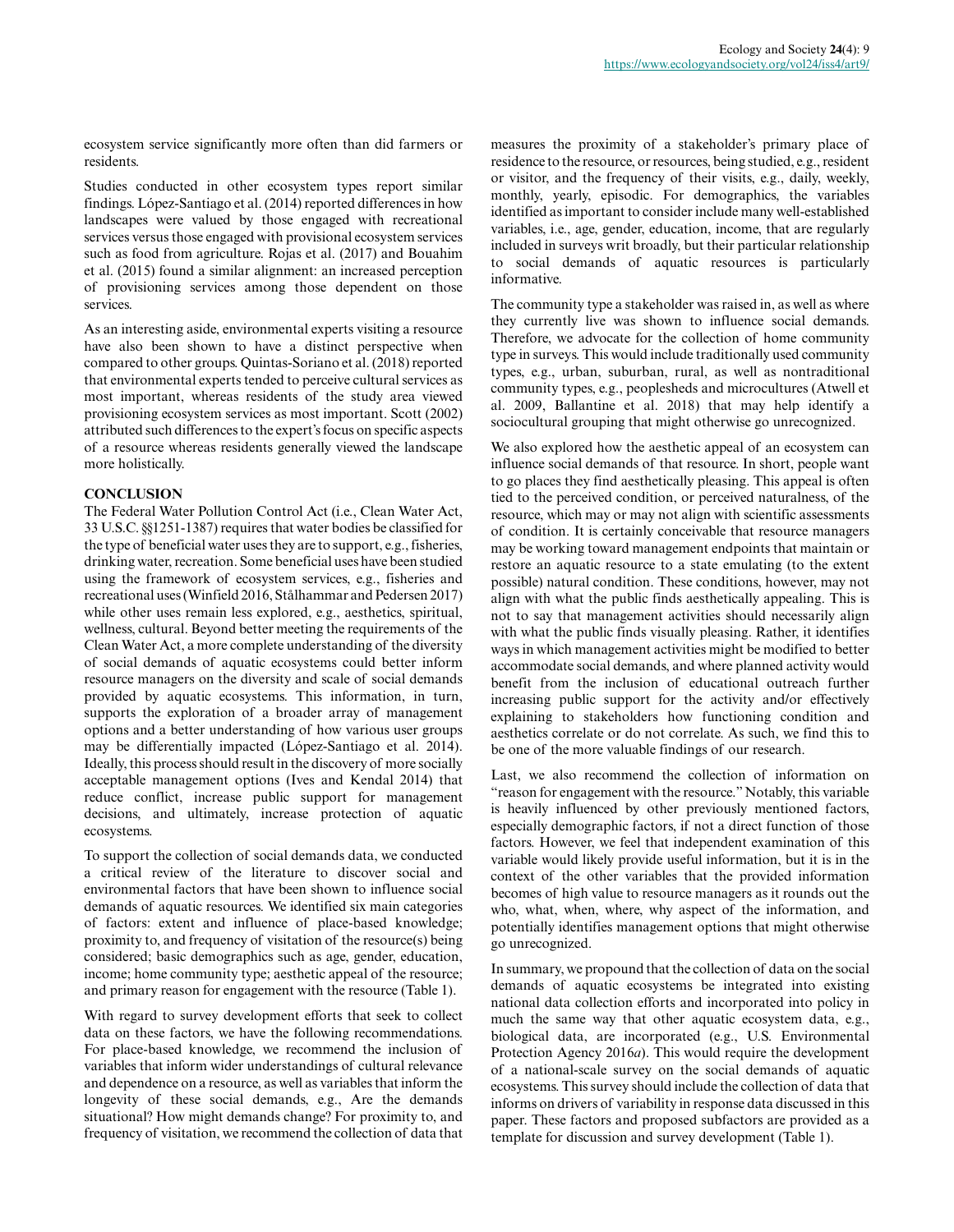The collection of social demands of aquatic ecosystem data will, we believe, better inform resource managers on the diversity and scale of social demands of aquatic ecosystems, and in turn, support the exploration of a broader array of management options and a clearer understanding of how various user groups may be differentially impacted. This will ultimately result in the discovery of more socially inclusive and appropriate management options that reduce conflict, increase public support for management decisions, and ultimately, increase protection of aquatic ecosystems. We also expect that open-ended, iterative responses on these themes from stakeholders and communities will provide important data in this endeavor. Based on these projected outcomes, we strongly support the continued development, and eventual implementation, of the envisioned national-scale survey on social demands of aquatic ecosystems. The next step in this process is the development and review of a full suite of candidate survey questions.

*Responses to this article can be read online at:* [http://www.ecologyandsociety.org/issues/responses.](http://www.ecologyandsociety.org/issues/responses.php/11165) [php/11165](http://www.ecologyandsociety.org/issues/responses.php/11165)

# **Acknowledgments:**

*The U.S. Environmental Protection Agency (EPA), through its Office of Research and Development, partially funded and collaborated in the research described herein. SS was funded under contract number EP-C-15-010 to Pegasus Technical Services, Inc. CEC and MRC acknowledge partial support under Assistance Agreement No. 83588701 awarded by the EPA to the American Association for the Advancement of Science. MRC acknowledges current support by the U.S. National Science Foundation under Grant OCE-1745934. KA was supported under the Internship/ Research Participation Program at the Office of Research and Development, EPA, administered by the Oak Ridge Institute for Science and Education through an interagency agreement between the U.S. Department of Energy and EPA. We thank Alexis Lan for contributing to the literature search and Justicia Rhodus (Pegasus Technical Services, Inc.) for manuscript editing and formatting. We also thank Brad Autrey, Ahjond Garmestani, and Alison Parker for their thorough review of an earlier version of this manuscript; and two anonymous reviewers whose comments greatly improved the paper. This paper has been reviewed in accordance with the EPA's peer and administrative review policies and approved for publication. Mention of trade names or commercial products does not constitute endorsement or recommendation for use. Statements in this publication reflect the authors' professional views and opinions and should not be construed to represent any determination or policy of the EPA.*

# **LITERATURE CITED**

Arcury, T. A., and E. H. Christianson. 1990. Environmental worldview in response to environmental problems: Kentucky 1984 and 1988 compared. *Environment and Behavior* 22(3):387-407. <https://doi.org/10.1177/0013916590223004>

Arcury, T. A., and E. H. Christianson. 1993. Rural-urban differences in environmental knowledge and actions. *Journal of*

#### *Environmental Education* 25(1):19-25. [https://doi.](https://doi.org/10.1080/00958964.1993.9941940) [org/10.1080/00958964.1993.9941940](https://doi.org/10.1080/00958964.1993.9941940)

Atwell, R. C., L. A. Schulte, and L. M. Westphal. 2009. Landscape, community, countryside: linking biophysical and social scales in U.S. Corn Belt agricultural landscapes. *Landscape Ecology* 24(6):791-806.<https://doi.org/10.1007/s10980-009-9358-4>

Ballantine, J. H., K. A. Roberts, and K. O. Korgen. 2018. *Our social world: introduction to sociology.* Sixth edition. SAGE, Los Angeles, California, USA.

Berenguer, J., J. A. Corraliza, and R. Martín. 2005. Rural-urban differences in environmental concern, attitudes, and actions. *European Journal of Psychological Assessment* 21(2):128-138. <https://doi.org/10.1027/1015-5759.21.2.128>

Berkes, F., J. Colding, and C. Folke. 2000. Rediscovery of traditional ecological knowledge as adaptive management. *Ecological Applications* 10(5):1251-1262. [https://doi.org/10.1890/1051-0761](https://doi.org/10.1890/1051-0761(2000)010[1251:ROTEKA]2.0.CO;2) [\(2000\)010\[1251:ROTEKA\]2.0.CO;2](https://doi.org/10.1890/1051-0761(2000)010[1251:ROTEKA]2.0.CO;2)

Bouahim, S., L. Rhazi, L. Ernoul, R. Mathevet, B. Amami, S. Er-Riyahi, S. D. Muller, and P. Grillas. 2015. Combining vulnerability analysis and perceptions of ecosystem services in sensitive landscapes: a case from western Moroccan temporary wetlands. *Journal for Nature Conservation* 27:1-9. [https://doi.org/10.1016/j.](https://doi.org/10.1016/j.jnc.2015.05.003) [jnc.2015.05.003](https://doi.org/10.1016/j.jnc.2015.05.003)

Castro, A. J., C. C. Vaughn, J. P. Julian, and M. García‐Llorente. 2016. Social demand for ecosystem services and implications for watershed management. *Journal of the American Water Resources Association* 52(1):209-221. <https://doi.org/10.1111/1752-1688.12379>

Chiesura, A., and R. de Groot. 2003. Critical natural capital: a socio-cultural perspective. *Ecological Economics* 44:219-231. [https://doi.org/10.1016/S0921-8009\(02\)00275-6](https://doi.org/10.1016/S0921-8009(02)00275-6) 

Cronon, W. 1996. The trouble with wilderness: or, getting back to the wrong nature. *Environmental History* 1(1):7-28.

Egan, T. 2006. *The worst hard time: the untold story of those who survived the Great American Dust Bowl*. Houghton Mifflin Harcourt, Boston, Massachusetts, USA.

Feldman, R. M. 1990. Authentic community: the role of place in modern life. Pages 163-186 *in* C. S. Fisher, R. M. Jackson, C. A. Stueve, K. G. Gerson, L. M. Jones, and M. Baldassare, editors. *Networks and places: social relations in the urban setting,* The Free Press, New York, New York, USA.

Flotemersch, J. E., S. G. Leibowitz, R. A. Hill, J. L. Stoddard, M. C. Thoms, and R. E. Tharme. 2016. A watershed integrity definition and assessment approach to support strategic management of watersheds. *River Research and Applications* 32 (7):1654-1671. <https://doi.org/10.1002/rra.2978>

García-Llorente, M., B. Martín-López, I. Iniesta-Arandia, C. A. López-Santiago, P. A. Aguilera, and C. Montes. 2012. The role of multi-functionality in social preferences toward semi-arid rural landscapes: an ecosystem service approach. *Environmental Science & Policy* 19:136-146.<https://doi.org/10.1016/j.envsci.2012.01.006>

García-Llorente, M., B. Martín-López, P. A. L. D. Nunes, J. A. González, P. Alcorlo, and C. Montes. 2011. Analyzing the social factors that influence willingness to pay for invasive alien species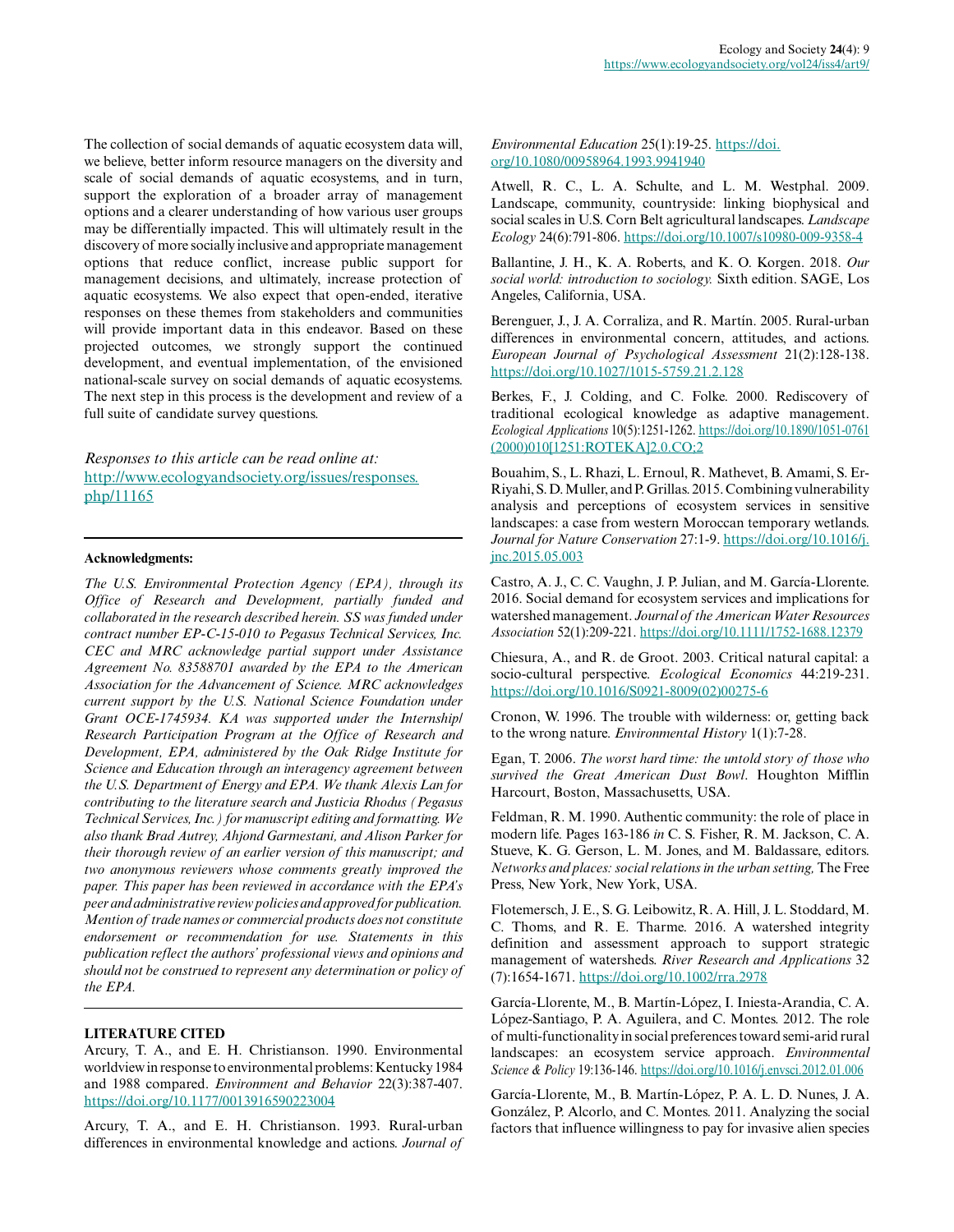management under two different strategies: eradication and prevention. *Environmental Management* 48:418-435. [https://doi.](https://doi.org/10.1007/s00267-011-9646-z) [org/10.1007/s00267-011-9646-z](https://doi.org/10.1007/s00267-011-9646-z) 

Gordon, L. J., C. M. Finlayson, and M. Falkenmark. 2010. Managing water in agriculture for food production and other ecosystem services. *Agricultural Water Management* 97 (4):512-519. <https://doi.org/10.1016/j.agwat.2009.03.017>

Grant, M. J., and A. Booth. 2009. A typology of reviews: an analysis of 14 review types and associated mythologies. *Health Information and Libraries Journal* 26:91-108. [https://doi.](https://doi.org/10.1111/j.1471-1842.2009.00848.x) [org/10.1111/j.1471-1842.2009.00848.x](https://doi.org/10.1111/j.1471-1842.2009.00848.x)

Harmsworth, G. R., S. Awatere, and J. Procter. 2014. Meeting water quality and quantity standards to sustain cultural values. Pages 1-8 *in 21st Century Watershed Technology Conference and Workshop Improving Water Quality and the Environment Conference Proceedings*, 3-6 November, University of Waikato, New Zealand. American Society of Agricultural and Biological Engineers, St. Joseph, Michigan, USA. [https://doi.org/10.13031/](https://doi.org/10.13031/wtcw.2014-016) [wtcw.2014-016](https://doi.org/10.13031/wtcw.2014-016) 

Harmsworth, G., S. Awatere, and M. Robb. 2016. Indigenous Māori values and perspectives to inform freshwater management in Aotearoa-New Zealand. *Ecology and Society* 21(4):9. [http://](http://dx.doi.org/10.5751/ES-08804-210409) [dx.doi.org/10.5751/ES-08804-210409](http://dx.doi.org/10.5751/ES-08804-210409)

Hay, R. 1998. Sense of place in developmental context. *Journal of Environmental Psychology* 18(1):5-29. [https://doi.org/10.1006/](https://doi.org/10.1006/jevp.1997.0060) [jevp.1997.0060](https://doi.org/10.1006/jevp.1997.0060)

Hein, L., K. Van Koppen, R. S. de Groot, and E. C. Van Ierland. 2006. Spatial scales, stakeholders and the valuation of ecosystem services. *Ecological Economics* 57(2):209-228. [https://doi.](https://doi.org/10.1016/j.ecolecon.2005.04.005) [org/10.1016/j.ecolecon.2005.04.005](https://doi.org/10.1016/j.ecolecon.2005.04.005) 

Hobbs, R. J., E. Higgs, C. M. Hall, P. Bridgewater, F. S. Chapin III, E. C. Ellis, J. J. Ewel, L. M. Hallett, J. Harris, K. B. Hulvey, S. T. Jackson, P. L. Kennedy, C. Kueffer, L. Lach, T. C. Lantz, A. E. Lugo, J. Mascaro, S. D. Murphy, C. R. Nelson, M. P. Perring, D. M. Richardson, T. R. Seastedt, R. J. Standish, B. R. Starzomski, K. N. Suding, P. M. Tognetti, L. Yakob, and L. Yung. 2014. Managing the whole landscape: historical, hybrid, and novel ecosystems. *Frontiers in Ecology and the Environment* 12 (10):557-564.<https://doi.org/10.1890/130300>

House, M. A., and E. K. Sangster. 1991. Public perception of river-corridor management. *Water and Environment Journal* 5 (3):312-316.<https://doi.org/10.1111/j.1747-6593.1991.tb00624.x>

Inuit Circumpolar Council. 2015. *Alaskan Inuit food security conceptual framework: how to assess the Arctic from an Inuit perspective. Summary report and recommendations report*. Inuit Circumpolar Council, Anchorage, Alaska, USA.

Irvin, R. A., and J. Stansbury. 2004. Citizen participation in decision making: Is it worth the effort? *Public Administration Review* 64:55-65. [http://doi.org/10.1111/j.1540-6210.2004.00346.](http://doi.org/10.1111/j.1540-6210.2004.00346.x) [x](http://doi.org/10.1111/j.1540-6210.2004.00346.x)

Ives, C. D., and D. Kendal. 2014. The role of social values in the management of ecological systems. *Journal of Environmental Management* 144:67-72.<https://doi.org/10.1016/j.jenvman.2014.05.013>

Julian, J. P., G. S. Daly, and R. C. Weaver. 2018. University students' social demand of a blue space and the influence of life experiences. *Sustainability* 10(9):3178. [https://doi.org/10.3390/](https://doi.org/10.3390/su10093178) [su10093178](https://doi.org/10.3390/su10093178)

Kudryavtsev, A., R. C. Stedman, and M. E. Krasny. 2012. Sense of place in environmental education. *Environmental Education Research* 18(2):229-250. <https://doi.org/10.1080/13504622.2011.609615>

Larson, K. L., K. C. Nelson, S. R. Samples, S. J. Hall, N. Bettez, J. Cavender-Bares, P. M. Groffman, M. Grove, J. B. Heffernan, S. E. Hobbie, J. Learned, J. L. Morse, C. Neill, L. A. Ogden, J. O'Neil-Dunne, D. E. Pataki, C. Polsky, R. Roy Chowdhury, M. Steele, and T. L. E. Trammell. 2016. Ecosystem services in managing residential landscapes: priorities, value dimensions, and crossregional patterns. *Urban Ecosystems* 19(1):95-113. [https://doi.](https://doi.org/10.1007/s11252-015-0477-1) [org/10.1007/s11252-015-0477-1](https://doi.org/10.1007/s11252-015-0477-1)

Larson, R. 2012. Water, worship, and wisdom: indigenous traditional ecological knowledge and the human right to water. *ILSA Journal of International & Comparative Law* 19(1):42-67.

Le Lay, Y. F., H. Piégay, and A. Rivière-Honegger. 2013. Perception of braided river landscapes: implications for public participation and sustainable management. *Journal of Environmental Management* 119:1-12. [http://doi.org/10.1016/j.](http://doi.org/10.1016/j.jenvman.2013.01.006) [jenvman.2013.01.006](http://doi.org/10.1016/j.jenvman.2013.01.006)

López-Santiago, C. A., E. Oteros-Rozas, B. Martín-López, T. Plieninger, E. González Martín, and J. A. González. 2014. Using visual stimuli to explore the social perceptions of ecosystem services in cultural landscapes: the case of transhumance in Mediterranean Spain. *Ecology and Society* 19(2):27. [http://dx.](http://dx.doi.org/10.5751/ES-06401-190227) [doi.org/10.5751/ES-06401-190227](http://dx.doi.org/10.5751/ES-06401-190227)

Maestre-Andrés, S., L. Calvet-Mir, and J. C. J. M. van den Bergh. 2016. Sociocultural valuation of ecosystem services to improve protected area management: a multi-method approach applied to Catalonia, Spain. *Regional Environmental Change* 16(3):717-731. <https://doi.org/10.1007/s10113-015-0784-3>

Martín-López, B., E. Gómez-Baggethun, M. García-Llorente, and C. Montes. 2014. Trade-offs across value-domains in ecosystem services assessment. *Ecological Indicators* 37:220-228. <https://doi.org/10.1016/j.ecolind.2013.03.003>

Martín-López, B., I. Iniesta-Arandia, M. García-Llorente, I. Palomo, I. Casado-Arzuaga, D. G. Del Amo, E. Gómez-Baggethun, E. Oteros-Rozas, I. Palacios-Agundez, B. Willaarts, J. A. González, F. Santos-Martín, M. Onaindia, C. López-Santiago, and C. Montes. 2012. Uncovering ecosystem service bundles through social preferences. *PLoS ONE* 7(6):e38970. <https://doi.org/10.1371/journal.pone.0038970>

Marttila, M., K. Kyllönen, and T. P. Karjalainen. 2016. Social success of in-stream habitat improvement: from fisheries enhancement to the delivery of multiple ecosystem services. *Ecology and Society* 21(1):4. <https://doi.org/10.5751/ES-08118-210104>

Milcu, A. I., J. Hanspach, D. Abson, and J. Fisher. 2013. Cultural ecosystem services: a literature review and prospects for future research. *Ecology and Society* 18(3):44. [http://dx.doi.org/10.5751/](http://dx.doi.org/10.5751/ES-05790-180344) [ES-05790-180344](http://dx.doi.org/10.5751/ES-05790-180344)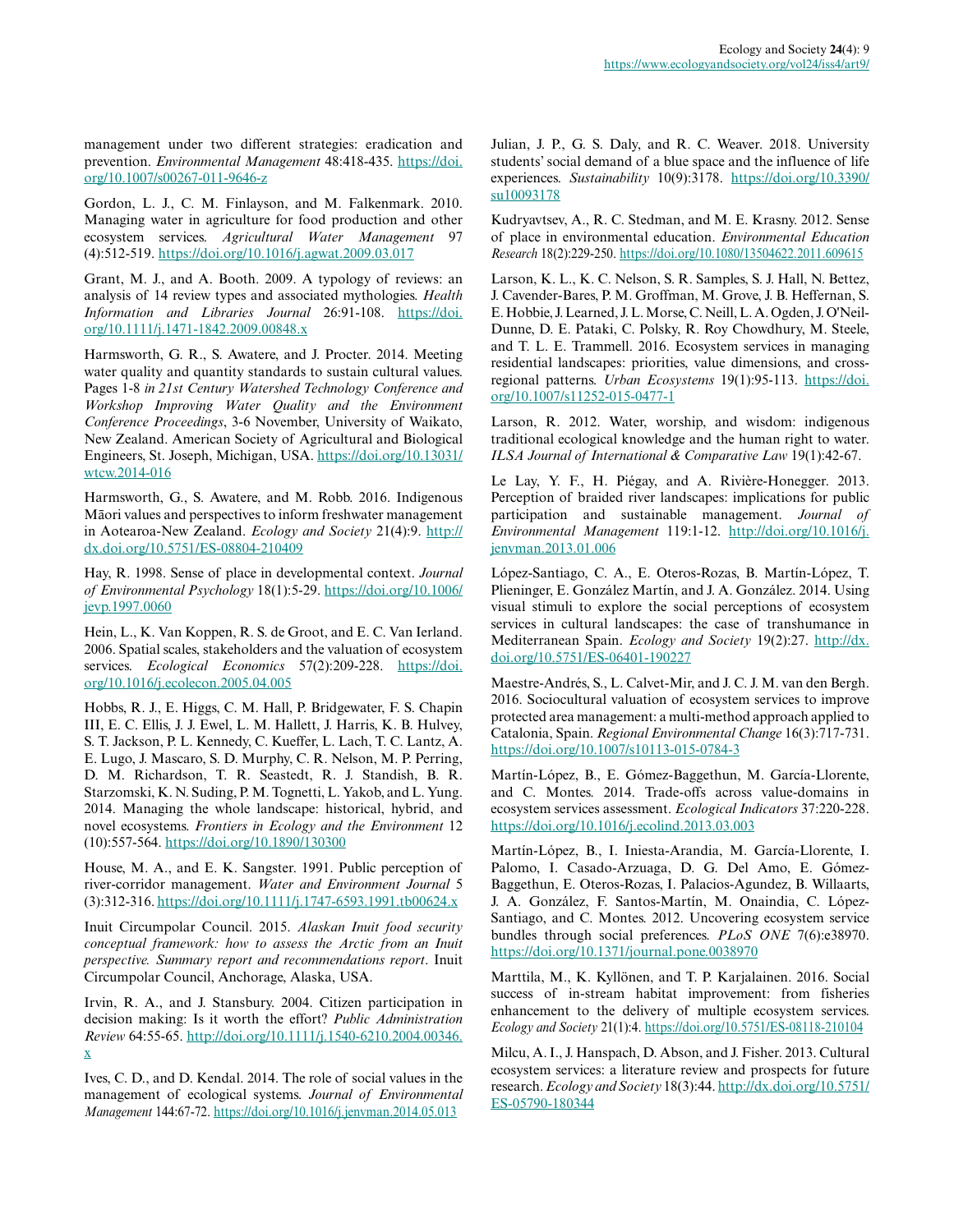Millennium Ecosystem Assessment. 2005. *Ecosystems and human well-being: current state and trends*. World Resources Institute, Washington, D.C., USA.

Milligan, J., T. O'Riordan, A. Sophie, S. A. Nicholson-Cole, and A. R. Watkinson. 2009. Nature conservation for future sustainable shorelines: lessons from seeking to involve the public. *Land Use Policy* 26:203-213. [https://doi.org/10.1016/j.](https://doi.org/10.1016/j.landusepol.2008.01.004) [landusepol.2008.01.004](https://doi.org/10.1016/j.landusepol.2008.01.004)

Musters, C. J. M., H. J. De Graaf, and W. J. ter Keurs. 1998. Defining socio-environmental systems for sustainable development. *Ecological Economics* 26(3):243-258. [https://doi.org/10.1016/](https://doi.org/10.1016/S0921-8009(97)00104-3) [S0921-8009\(97\)00104-3](https://doi.org/10.1016/S0921-8009(97)00104-3) 

Nassauer, J. I. 2004. Monitoring the success of metropolitan wetland restorations: cultural sustainability and ecological function. *Wetlands* 24(4):756-765. [https://doi.org/10.1672/0277-5212](https://doi.org/10.1672/0277-5212(2004)024[0756:MTSOMW]2.0.CO;2) [\(2004\)024\[0756:MTSOMW\]2.0.CO;2](https://doi.org/10.1672/0277-5212(2004)024[0756:MTSOMW]2.0.CO;2) 

Nassauer, J. I., S. E. Kosek, and R. C. Corry. 2001. Meeting public expectations with ecological innovation in riparian landscapes. *Journal of the American Water Resources Association* 37 (6):1439-1443. [http://doi.org/10.1111/j.1752-1688.2001.tb03650.](http://doi.org/10.1111/j.1752-1688.2001.tb03650.x) [x](http://doi.org/10.1111/j.1752-1688.2001.tb03650.x)

National Advisory Council for Environmental Policy and Technology (NACEPT). 2016. *Environmental protection belongs to the public: a vision for citizen science at EPA*. NACEPT, Washington, D.C., USA. [online] URL: [https://www.epa.gov/](https://www.epa.gov/sites/production/files/2018-04/documents/nacept_citizen_science_publication_eng_022318_rf508_508.pdf) [sites/production/files/2018-04/documents/nacept\\_citizen\\_scienc](https://www.epa.gov/sites/production/files/2018-04/documents/nacept_citizen_science_publication_eng_022318_rf508_508.pdf)[e\\_publication\\_eng\\_022318\\_rf508\\_508.pdf](https://www.epa.gov/sites/production/files/2018-04/documents/nacept_citizen_science_publication_eng_022318_rf508_508.pdf)

Olsson, P., C. Folke, and T. Hahn. 2004. Social-ecological transformation for ecosystem management: the development of adaptive co-management of a wetland landscape in southern Sweden. *Ecology and Society* 9(4):2. [https://doi.org/10.5751/](https://doi.org/10.5751/ES-00683-090402) [ES-00683-090402](https://doi.org/10.5751/ES-00683-090402)

Oteros-Rozas, E., B. Martín-López, J. A. González, T. Plieninger, C. A. López, and C. Montes. 2014. Socio-cultural valuation of ecosystem services in a transhumance social-ecological network. *Regional Environmental Change* 14(4):1269-1289. [https://doi.](https://doi.org/10.1007/s10113-013-0571-y) [org/10.1007/s10113-013-0571-y](https://doi.org/10.1007/s10113-013-0571-y)

Palmer, R. F., S. Blanchard, Z. Stein, D. Mandell, and C. Miller. 2006. Environmental mercury release, special education rates, and autism disorder: an ecological study of Texas. *Health & Place* 12 (2):203-209. <https://doi.org/10.1016/j.healthplace.2004.11.005>

Parrott, A., and H. Burningham. 2008. Opportunities of, and constraints to, the use of intertidal agri-environment schemes for sustainable coastal defence: a case study of the Blackwater Estuary, southeast England. *Ocean & Coastal Management* 51:352-367.<https://doi.org/10.1016/j.ocecoaman.2007.08.003>

Parsons, M., M. C. Thoms, J. Flotemersch, and M. Reid. 2016. Monitoring the resilience of rivers as social–ecological systems: a paradigm shift for river assessment in the twenty‐first century. Pages 197-220 *in* D. J. Gilvear, M. T. Greenwood, M. C. Thoms, P. J. Wood, editors. *River science: research and management for the 21st century*. Wiley-Blackwell, Hoboken, New Jersey, USA. <https://doi.org/10.1002/9781118643525>

Perrin, A. 2015. *Social media usage: 2005-2015*. Pew Research Center, Washington, D.C., USA. [online] URL: [http://www.](http://www.pewinternet.org/2015/10/08/2015/Social-Networking-Usage-2005-2015/) [pewinternet.org/2015/10/08/2015/Social-Networking-Usage-2005-2015/](http://www.pewinternet.org/2015/10/08/2015/Social-Networking-Usage-2005-2015/)

Plieninger, T., C. Bieling, N. Fagerholm, A. Byg, T. Hartel, P. Hurley, C. A. López-Santiago, N. Nagabhatla, E. Oteros-Rozas, C. M. Raymond, and D. Van Der Horst. 2015. The role of cultural ecosystem services in landscape management and planning. *Current Opinion in Environmental Sustainability* 14:28-33. [https://](https://doi.org/10.1016/j.cosust.2015.02.006) [doi.org/10.1016/j.cosust.2015.02.006](https://doi.org/10.1016/j.cosust.2015.02.006) 

Plieninger, T., S. Dijks, E. Oteros-Rozas, and C. Bieling. 2013. Assessing, mapping, and quantifying cultural ecosystem services at community level. *Land Use Policy* 33:118-129. [https://doi.](https://doi.org/10.1016/j.landusepol.2012.12.013) [org/10.1016/j.landusepol.2012.12.013](https://doi.org/10.1016/j.landusepol.2012.12.013) 

Quintas-Soriano, C., J. Brandt, K. Running, C. V. Baxter, D. M. Gibson, J. Narducci, and A. J. Castro. 2018. Social-ecological systems influence ecosystem service perception: a Programme on Ecosystem Change and Society (PECS) analysis. *Ecology and Society* 23(3):3.<https://doi.org/10.5751/ES-10226-230303>

Rohwer, Y., and E. Marris. 2016. Renaming restoration: conceptualizing and justifying the activity as a restoration of lost moral value rather than a return to a previous state. *Restoration Ecology* 24(5):674-679.<https://doi.org/10.1111/rec.12398>

Rojas, O., M. Zamorano, K. Saez, C. Rojas, C. Vega, L. Arriagada, and C. Basnou. 2017. Social perception of ecosystem services in a coastal wetland post-earthquake: a case study in Chile. *Sustainability* 9(11):1983. <https://doi.org/10.3390/su9111983>

Rooney, R. C., L. Foote, N. Krogman, J. K. Pattison, M. J. Wilson, and S. E. Bayley. 2015. Replacing natural wetlands with stormwater management facilities: biophysical and perceived social values. *Water Research* 73:17-28. [https://doi.org/10.1016/j.](https://doi.org/10.1016/j.watres.2014.12.035) [watres.2014.12.035](https://doi.org/10.1016/j.watres.2014.12.035) 

Sagie, H., A. Morris, Y. Rofè, D. E. Orenstein, and E. Groner. 2013. Cross-cultural perceptions of ecosystem services: a social inquiry on both sides of the Israeli-Jordanian border of the Southern Arava Valley Desert. *Journal of Arid Environments* 97:38-48.<https://doi.org/10.1016/j.jaridenv.2013.05.007>

Scholte, S. S. K., M. Todorova, A. J. A. van Teelffelen, and P. H. Verburg. 2016. Public support for wetland restoration: What is the link with ecosystem service values? *Wetlands* 36(3):467-481. <https://doi.org/10.1007/s13157-016-0755-6>

Scott, A. 2002. Assessing public perception of landscape: the LANDMAP experience. *Landscape Research* 27:271-295. [https://](https://doi.org/10.1080/01426390220149520) [doi.org/10.1080/01426390220149520](https://doi.org/10.1080/01426390220149520) 

Srinivasan, V., E. F. Lambin, S. M. Gorelick, B. H. Thompson, and S. Rozelle. 2012. The nature and causes of the global water crisis: syndromes from a meta-analysis of coupled human-water studies. *Water Resources Research* 48(10). [https://doi.](https://doi.org/10.1029/2011WR011087) [org/10.1029/2011WR011087](https://doi.org/10.1029/2011WR011087)

Stålhammar, S., and E. Pedersen. 2017. Recreational cultural ecosystem services: How do people describe the value? *Ecosystem Services* 26:1-9. <https://doi.org/10.1016/j.ecoser.2017.05.010>

Stokols, D., and S. A. Shumaker. 1981. People in places: a transactional view of settings. Pages 441-488 *in* J. H. Harvey,